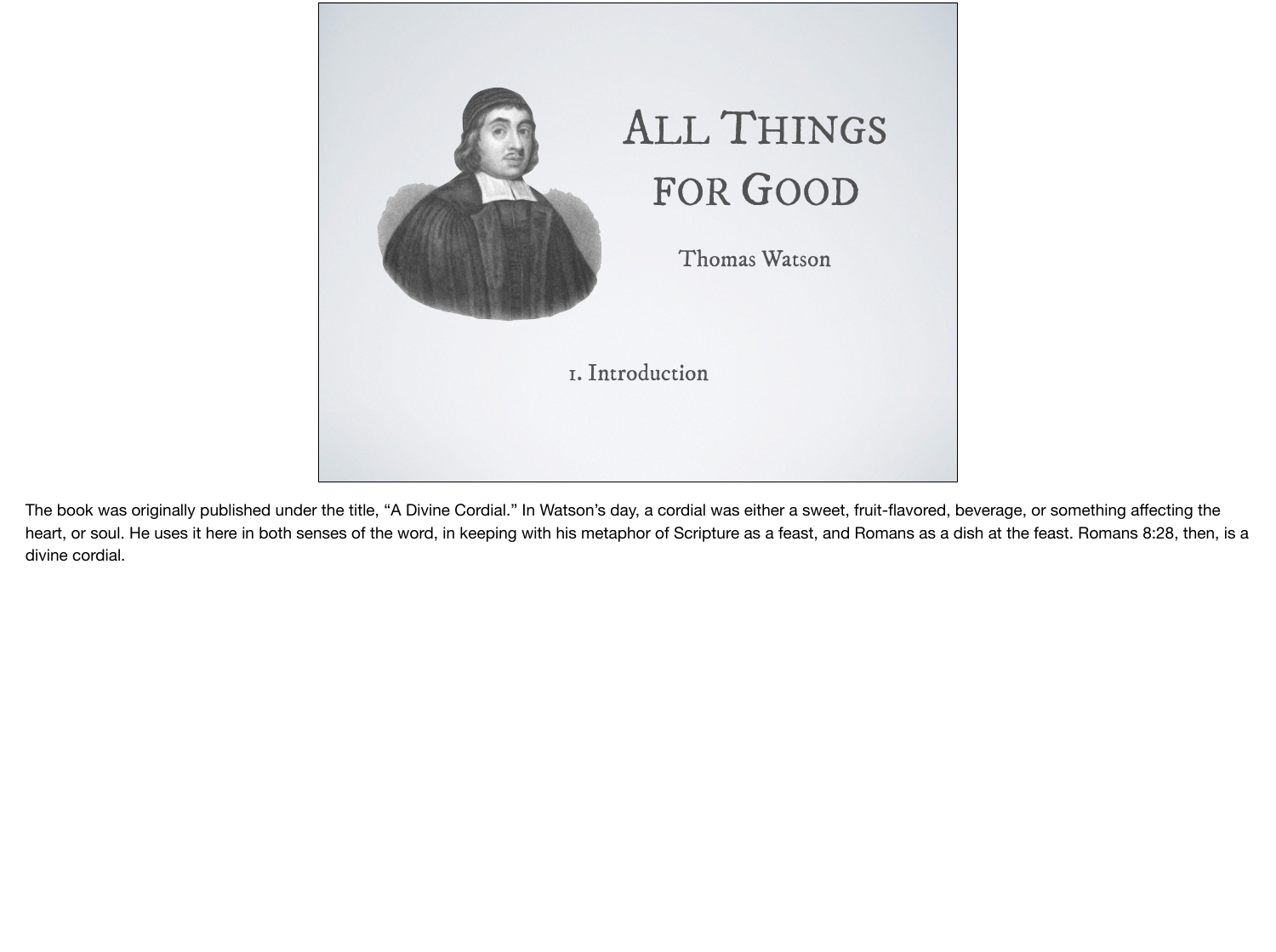| INTRODUCTION                                                                                                                        |
|-------------------------------------------------------------------------------------------------------------------------------------|
| And we know that for those who love God all<br>things work together for good, for those who<br>are called according to his purpose. |
| Rom 8:28 (ESV)                                                                                                                      |
| And we know that all things work together for<br>good, for those who love God, who are called<br>according to his purpose.          |

"For those who love God" is a subordinate clause. By itself it is not a sentence, but it explains things about the rest of the sentence. It is usually set off by commas. It can appear in different places in the sentence.

Pay particular attention to the words around the word "work". In this translation, it is not stated just how things work together for good - who makes that happen, or is it simply chance?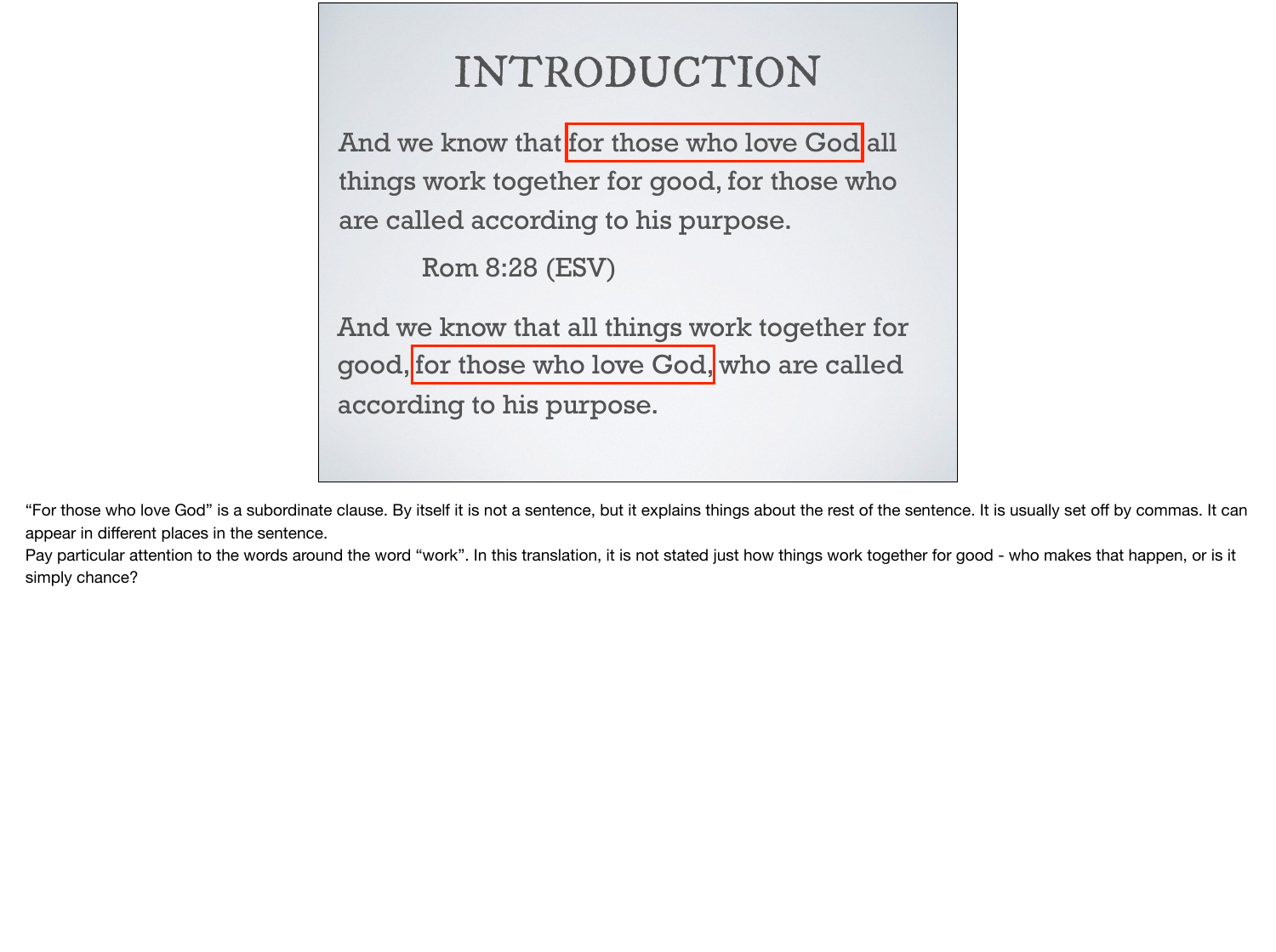## A LOOK AT THE TEXT

- Some English translations say that "God works all things together" or some variation of that language
	- **NASB**: And we know that God causes all things to work together for good to those who love God, to those who are called according to His purpose.
	- **NIV**: And we know that in all things God works for the good of those who love him, who have been called according to his purpose.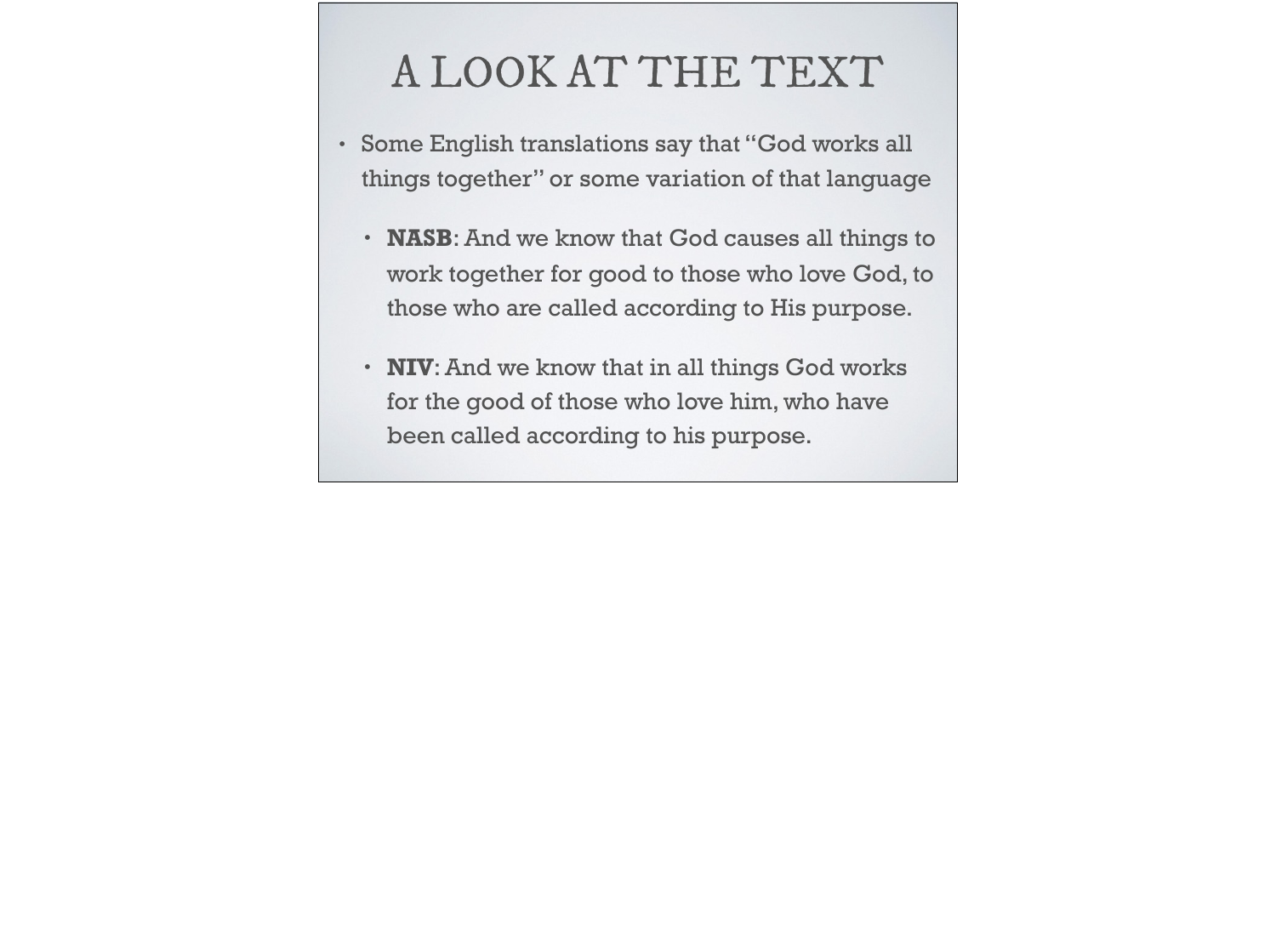## A LOOK AT THE TEXT

• **NLT:** And we know that God causes everything to work together for the good of those who love God and are called according to his purpose for them.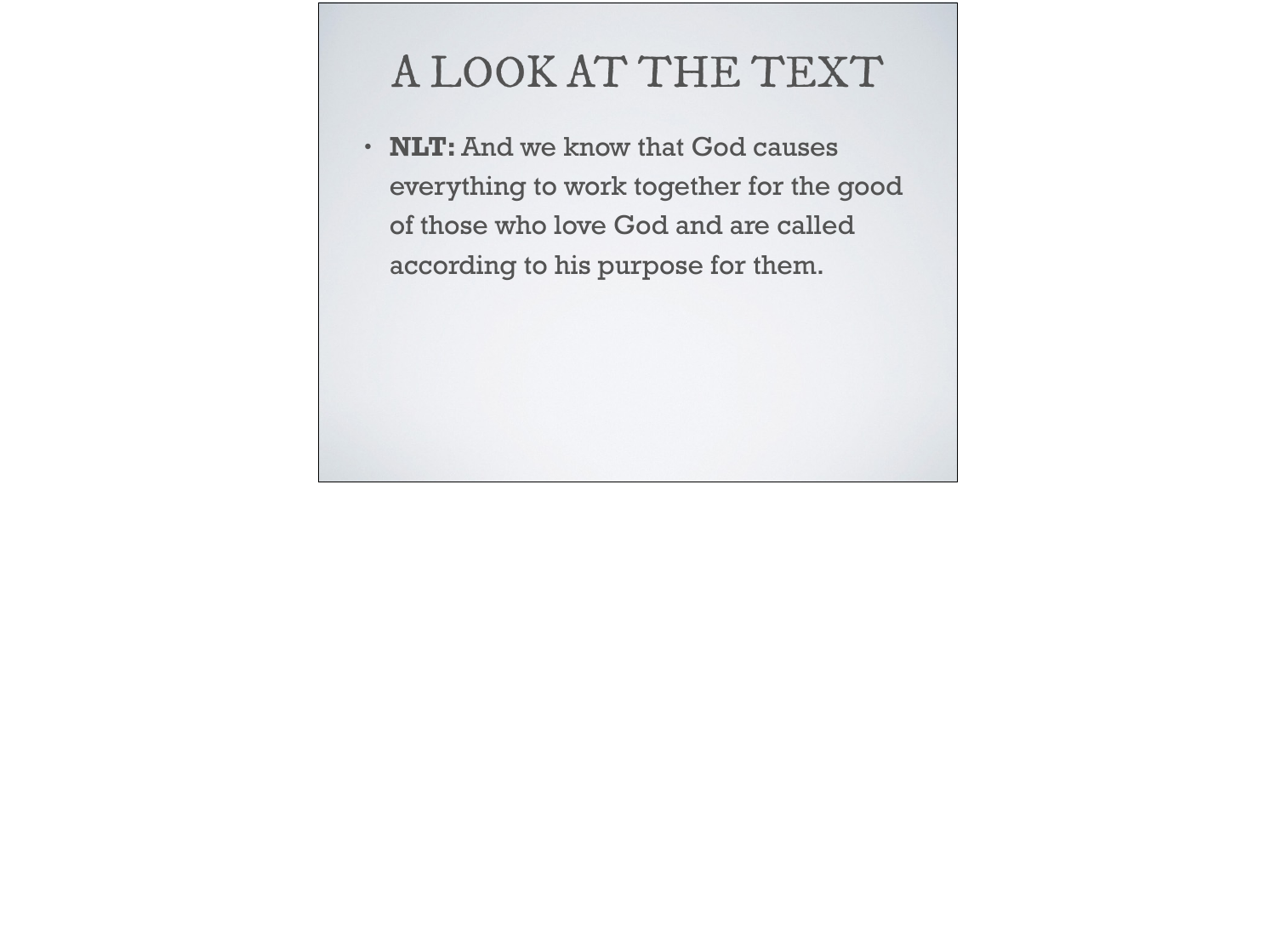

There are different Greek manuscripts. A significant early manuscript reads "God works all things together for good", while a number of other texts are translated either "he works all things together for good" or "all things work together for good".

In essence, the meaning is that God is sovereign in all things.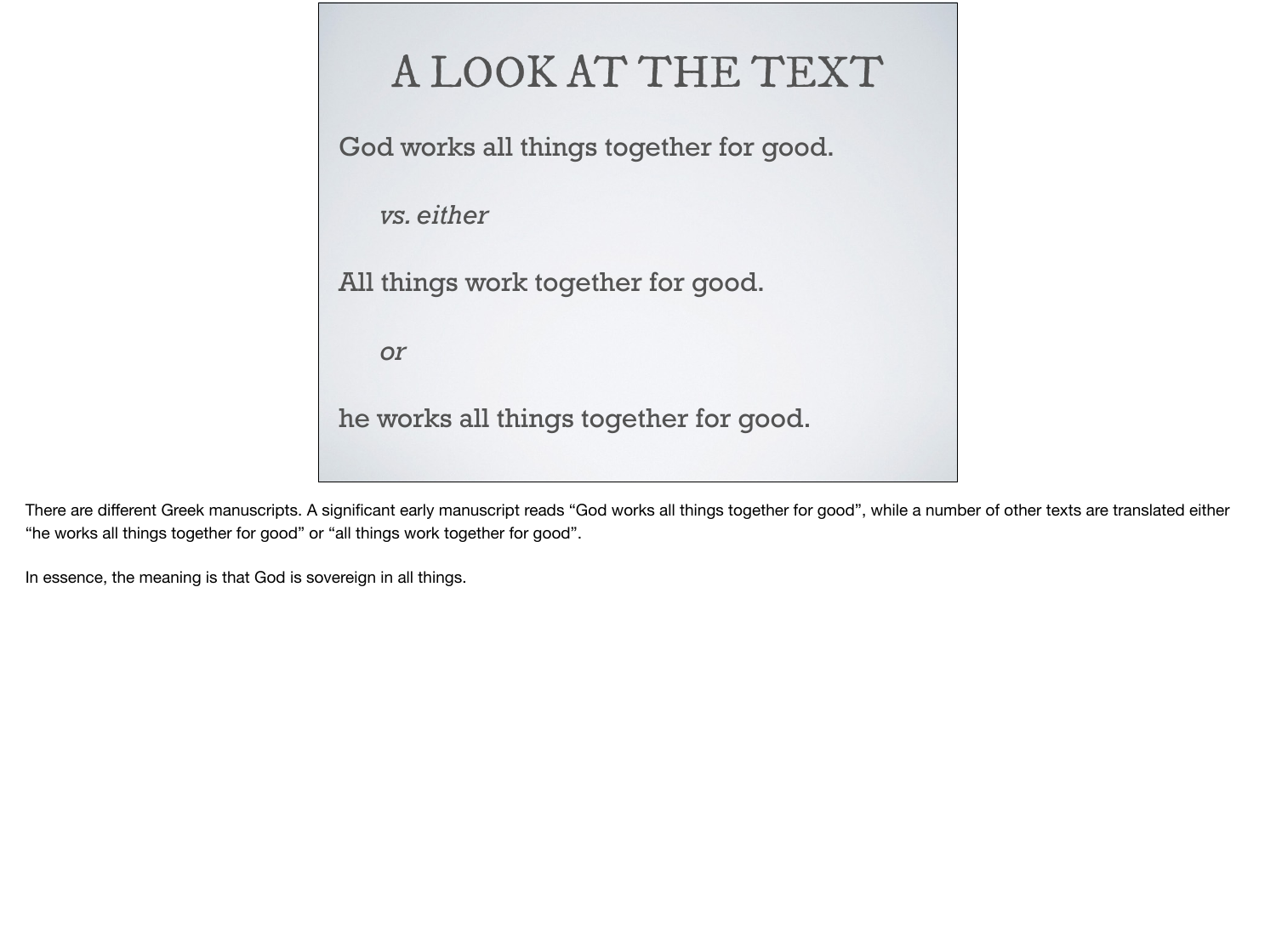#### A LOOK AT THE TEXT

We should not understand that "all things" just happen to work for good for God's people.

God is at work, according to **His purpose**, which is always for the good of His people.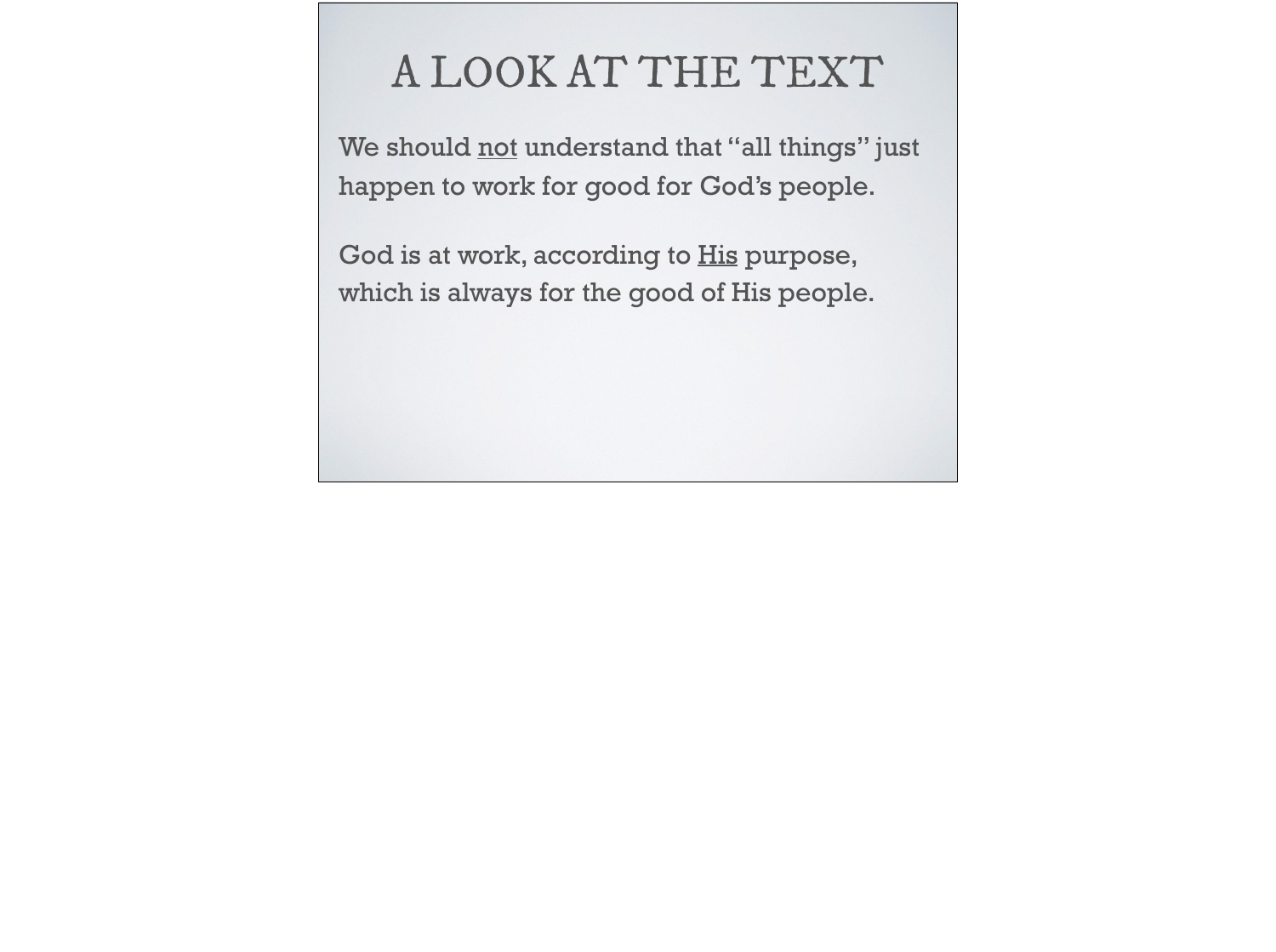## THREE BRANCHES

- 1. A glorious privilege
- 2. The persons to whom the privilege applies
- 3. The origin of the privilege

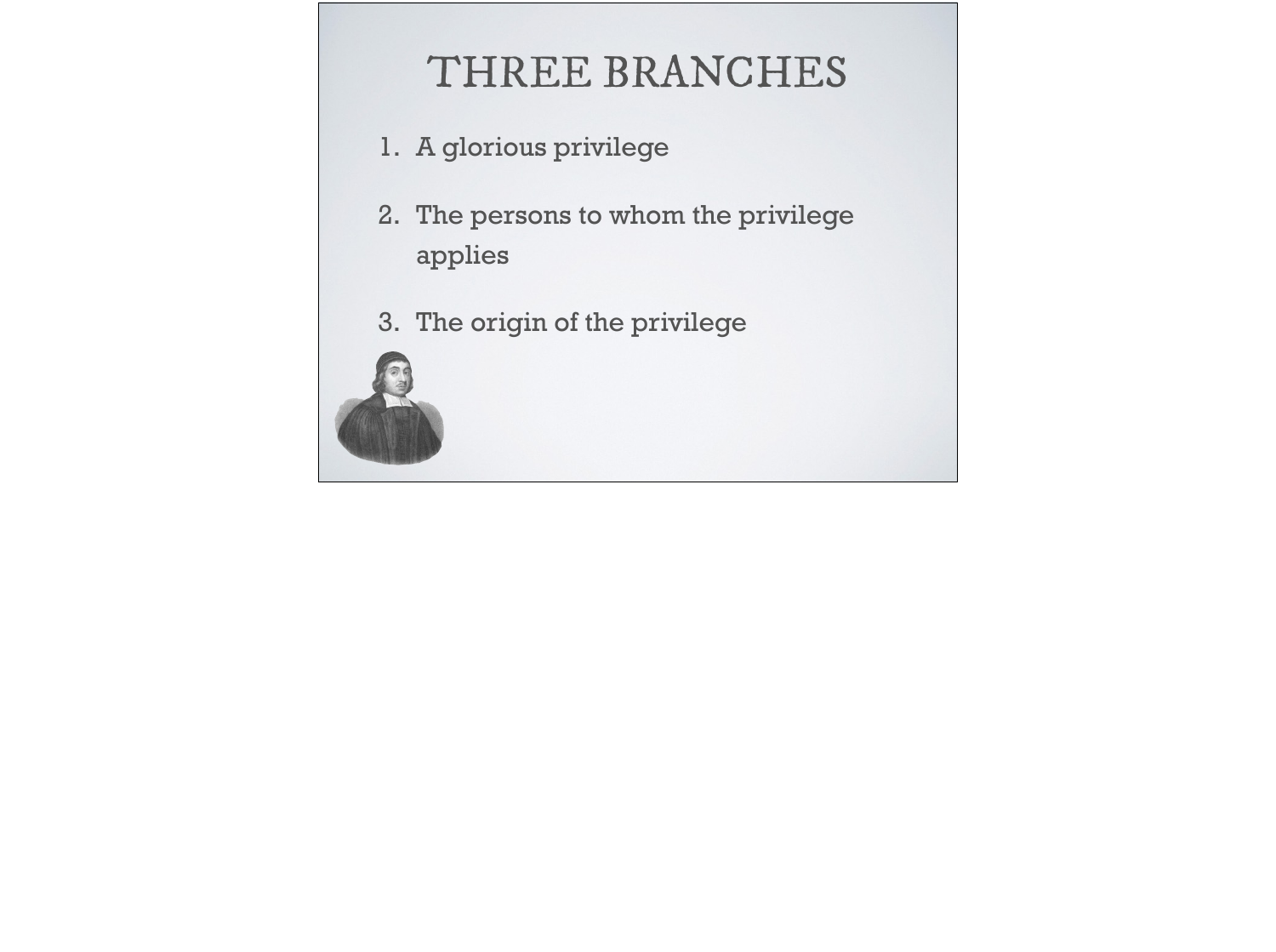# 1. A GLORIOUS PRIVILEGE A. The certainty of the privilege - *we know* • There are things we know, though details may not be clear 1 Cor 13:12 Though we may only know in part, still we know.

We have certain knowledge, not hope or conjecture, that all things work together for good…

1 Cor 13:12 For now we see in a mirror dimly, but then face to face. Now I know in part; then I shall know fully, even as I have been fully known.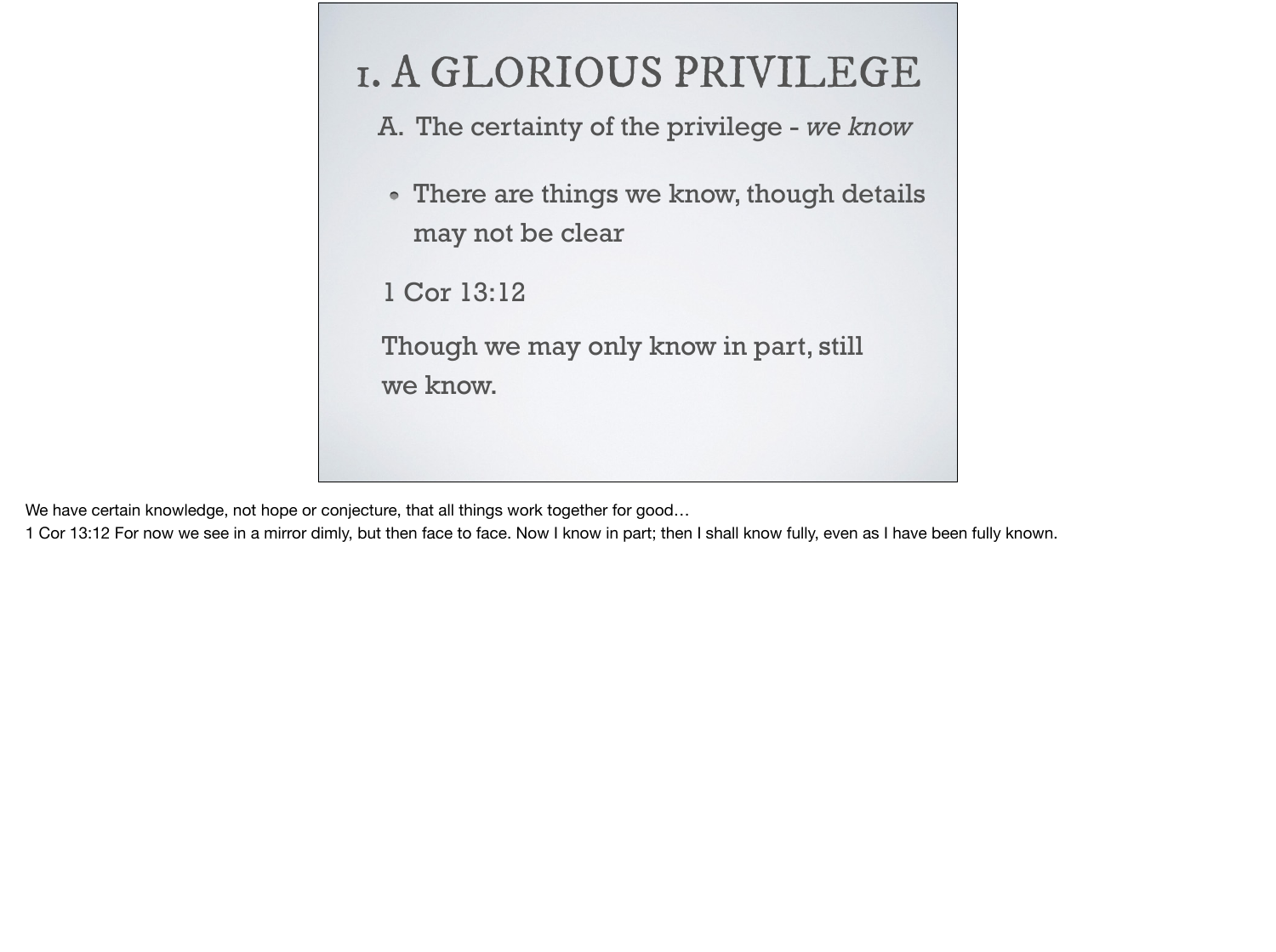- A. The certainty of the privilege *we know*
- There are things we know, though details may not be clear

1 Jn 3:14

We know that we have passed from death into life.

1 Jn 3:14 We know that we have passed out of death into life, because we love the brothers.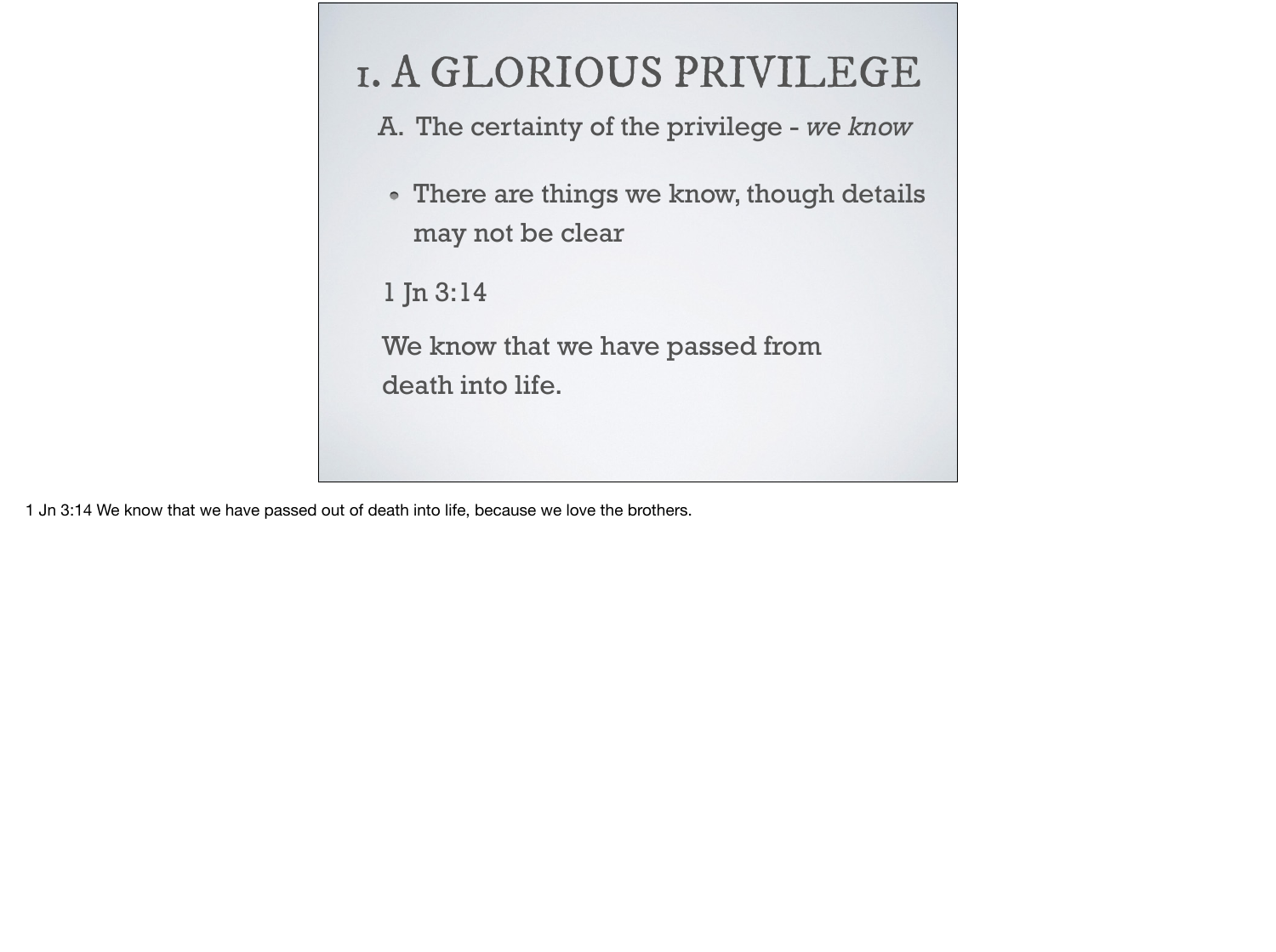

2 Cor 5:1 For we know that if the tent that is our earthly home is destroyed, we have a building from God, a house not made with hands, eternal in the heavens.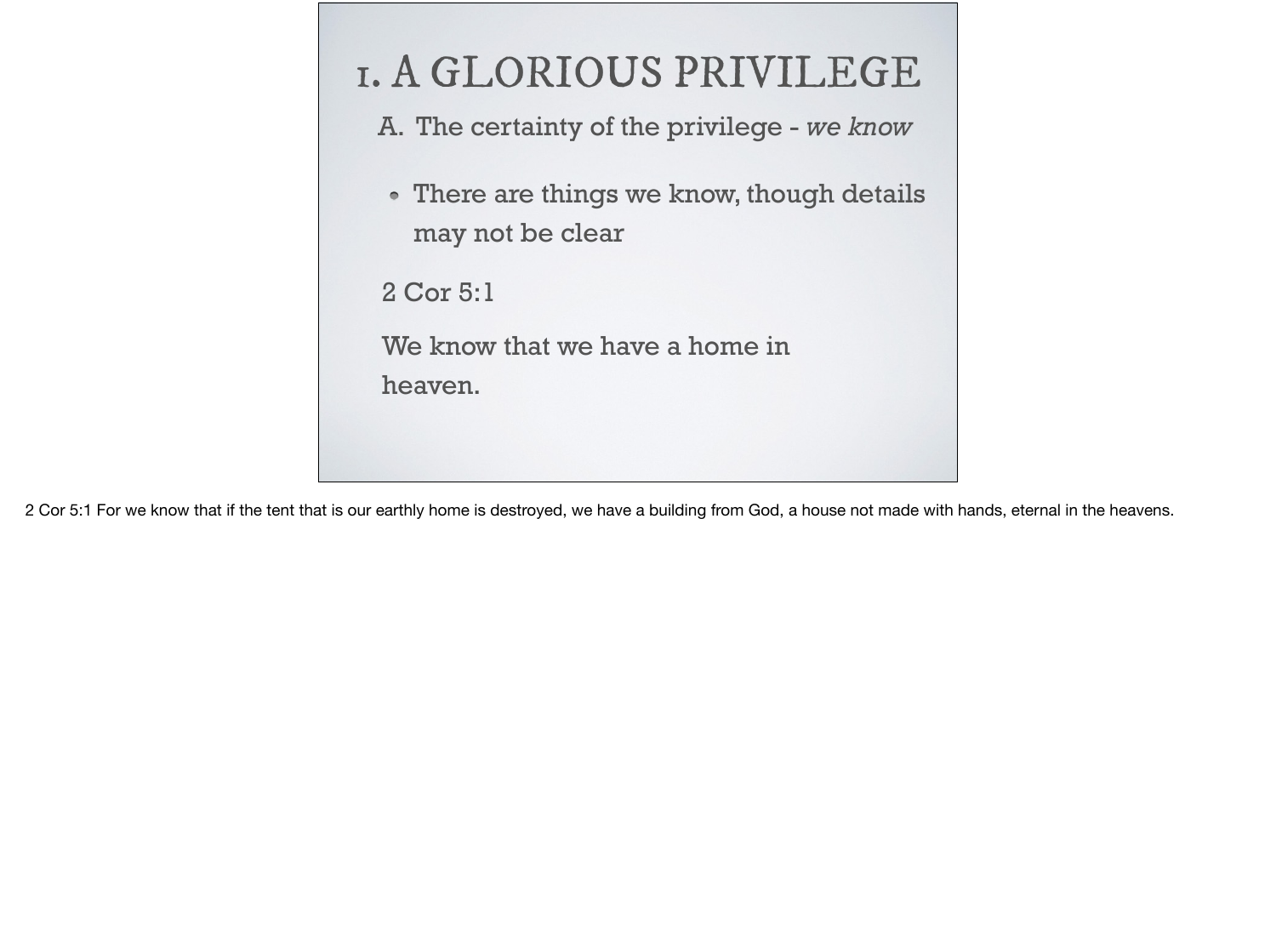- B. The excellency of the privilege *all things work together for good*
- Like ingredients in a medicine, all things are perfectly combined to work for the benefit of the patient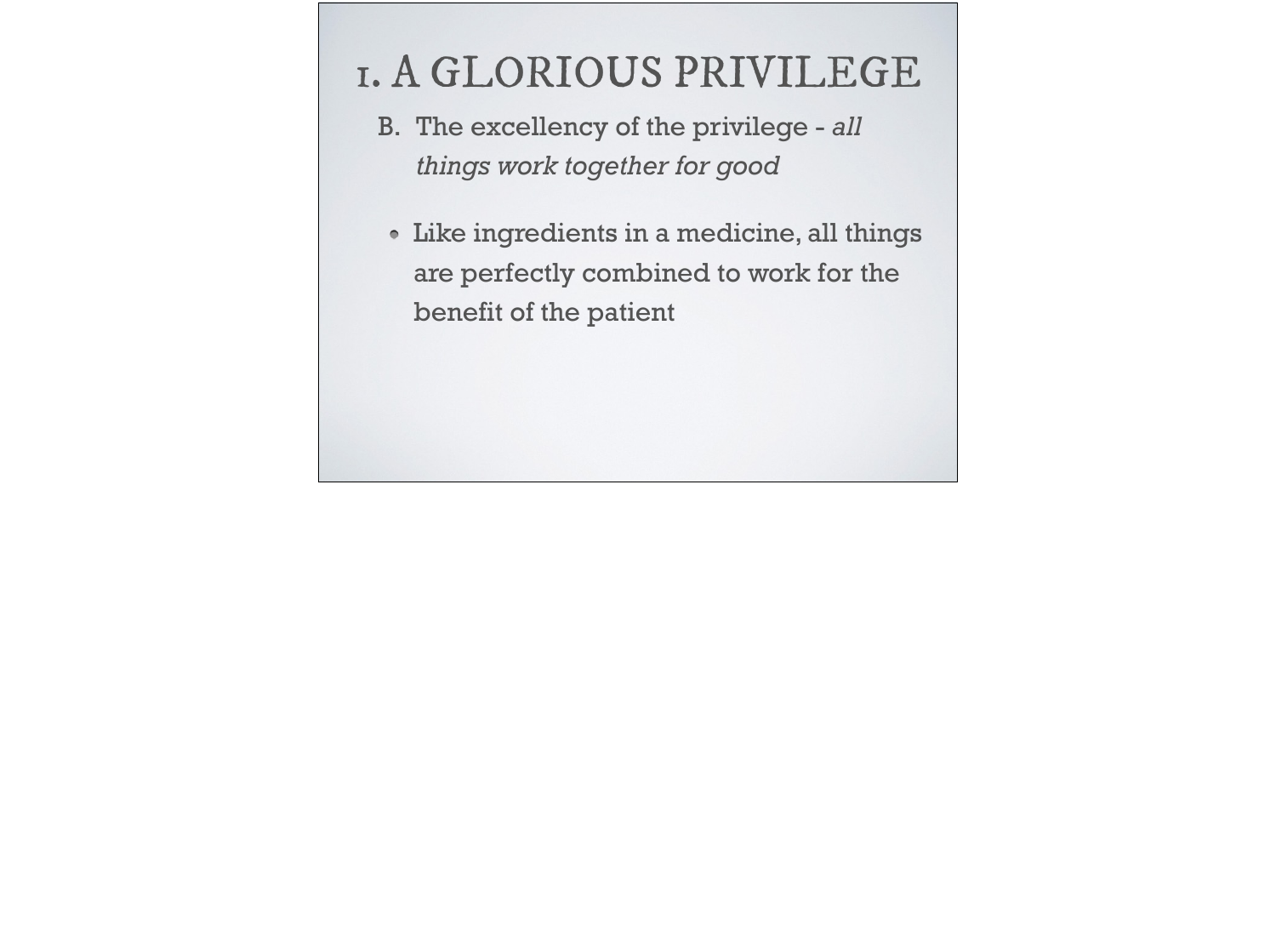- B. The excellency of the privilege *all things work together for good*
- Troubles of life do not hinder our walk but, to the contrary, they are helps to it.
- The flesh claims that God does not answer prayer, since the affliction continues just the same.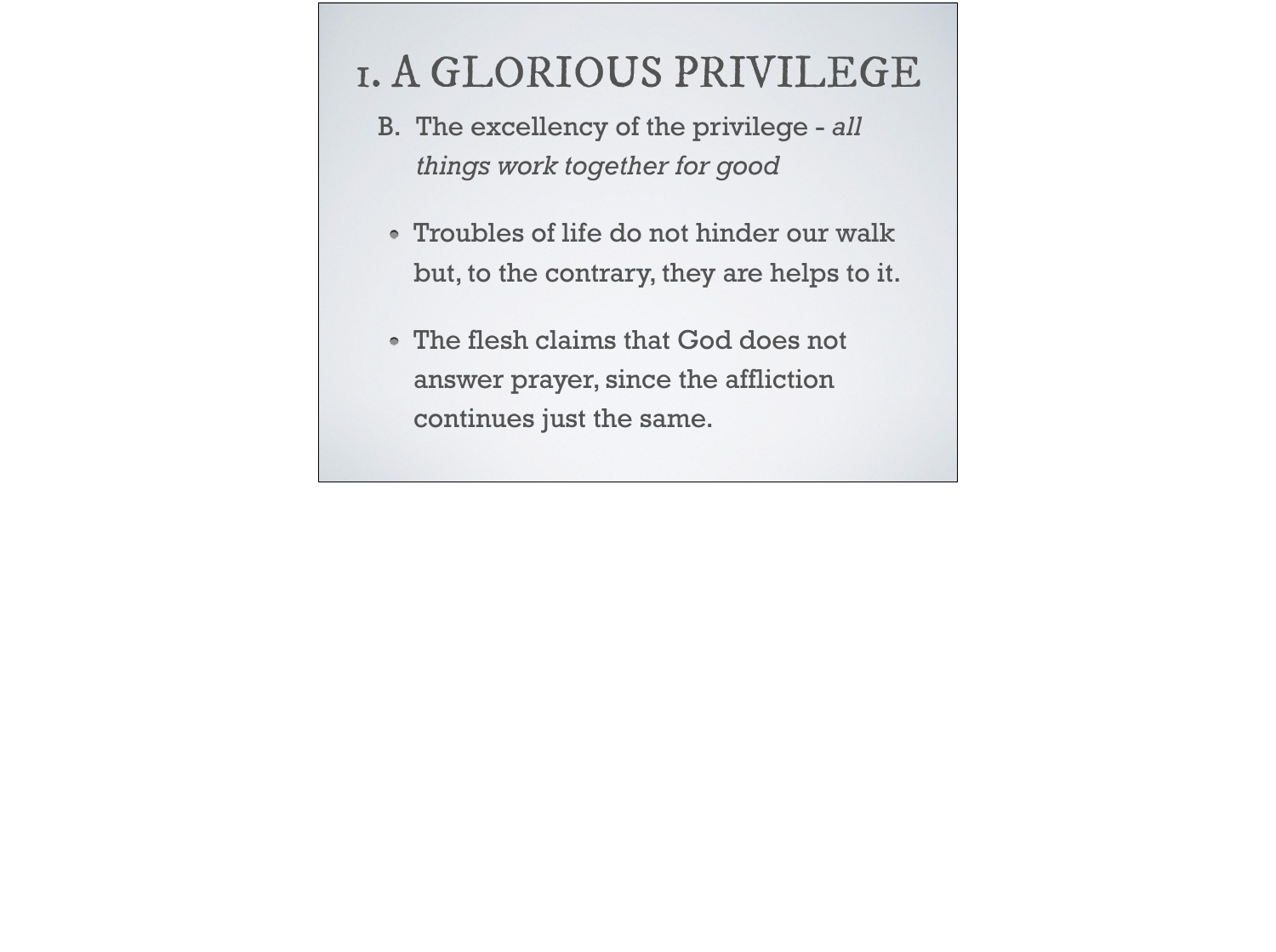- Though God does not provide his people immediate relief, he does not forsake them, for he turns the things which seem to be evil into things which promote their sanctification.
- "Though the elect and the reprobate are … exposed to similar evils, there is yet a great, difference; for God trains up the faithful by afflictions, and thereby promotes their salvation." Calvin, Commentary on Romans 8:28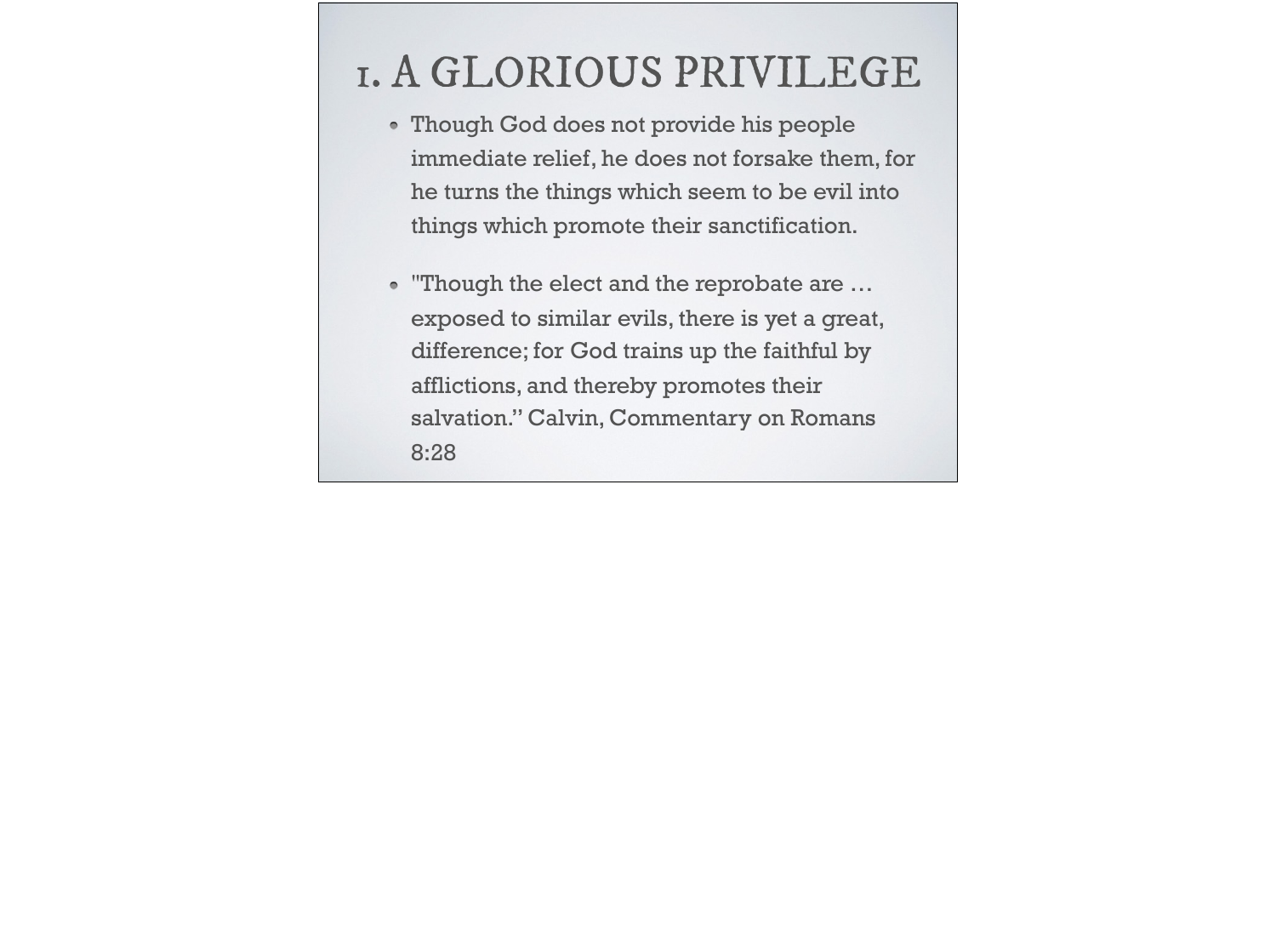*All the paths of the Lord are mercy and truth, To such as keep His covenant and His testimonies.* Psalm 25:10 (NKJV)

If all the paths of the Lord are mercy, then all of them work together for good.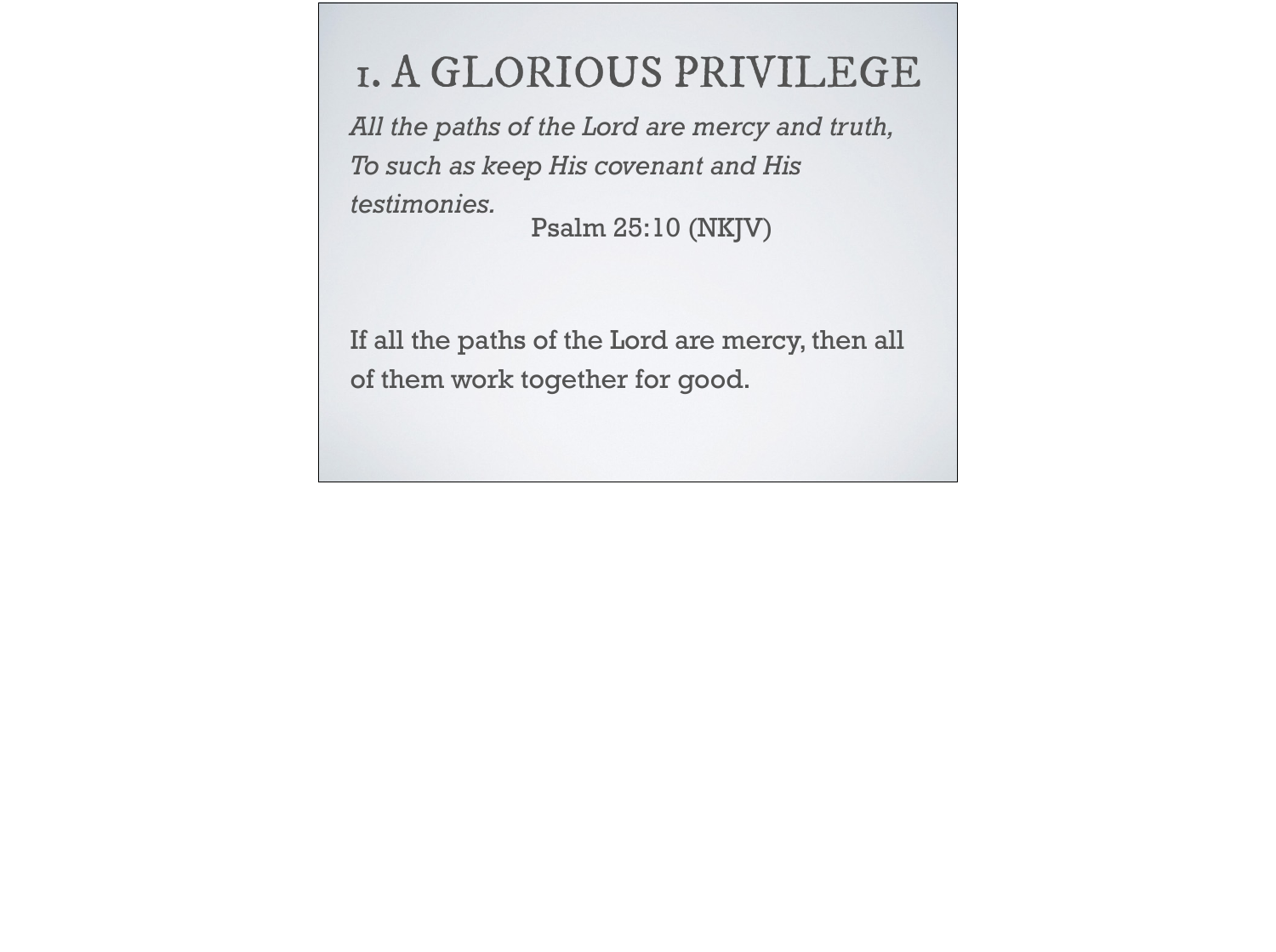## 2. WHOSE PRIVILEGE?

- Those who Paul speaks of as loving God are also those who were previously chosen by God.
- Believers do not love God before they are called.

Notice the subject are those who have been called, not those who decide for themselves. Calvin observes that when salvation is the subject, people tend to begin with themselves, not with God, and list things they have done that they think may be pleasing to God.

The phrase "who are called according to his purpose" is so strong that several translators read it as "who are THE called, according to his purpose." That rebuts any idea that this privilege is for any other than God's people.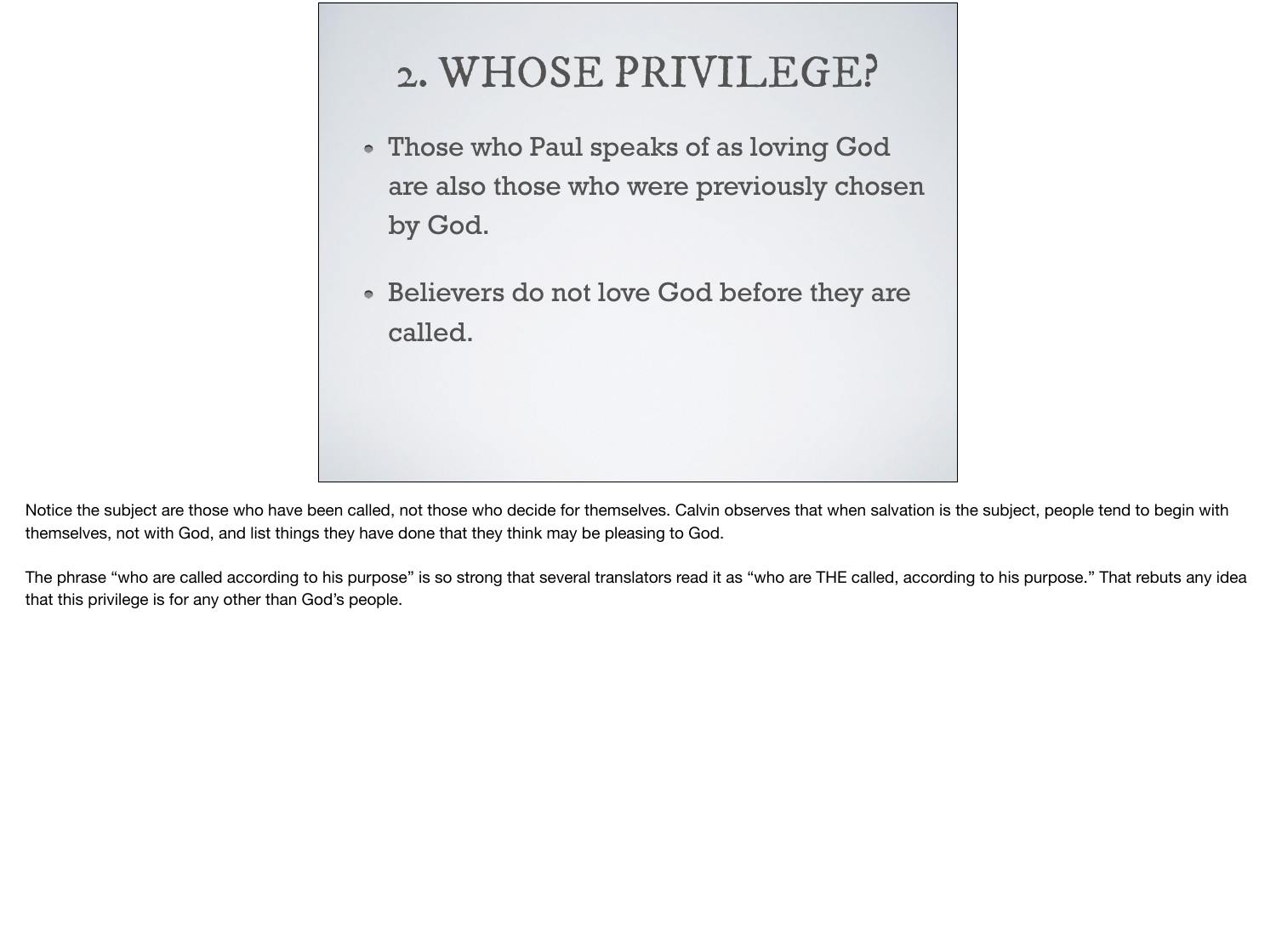

## 3. THE ORIGIN

- *according to his purpose*
- "This clause seems to have been added as  $\bullet$ a modification, lest anyone should think that the faithful, because they love God, obtain by their own merit the advantage of deriving such fruit from their adversities." ~ John Calvin

As we have seen, while one purpose may be, as Calvin says, to make certain it is understood that things do not work for good according to our merit, it is also the opposite - to make certain we understand it is according to the will of God.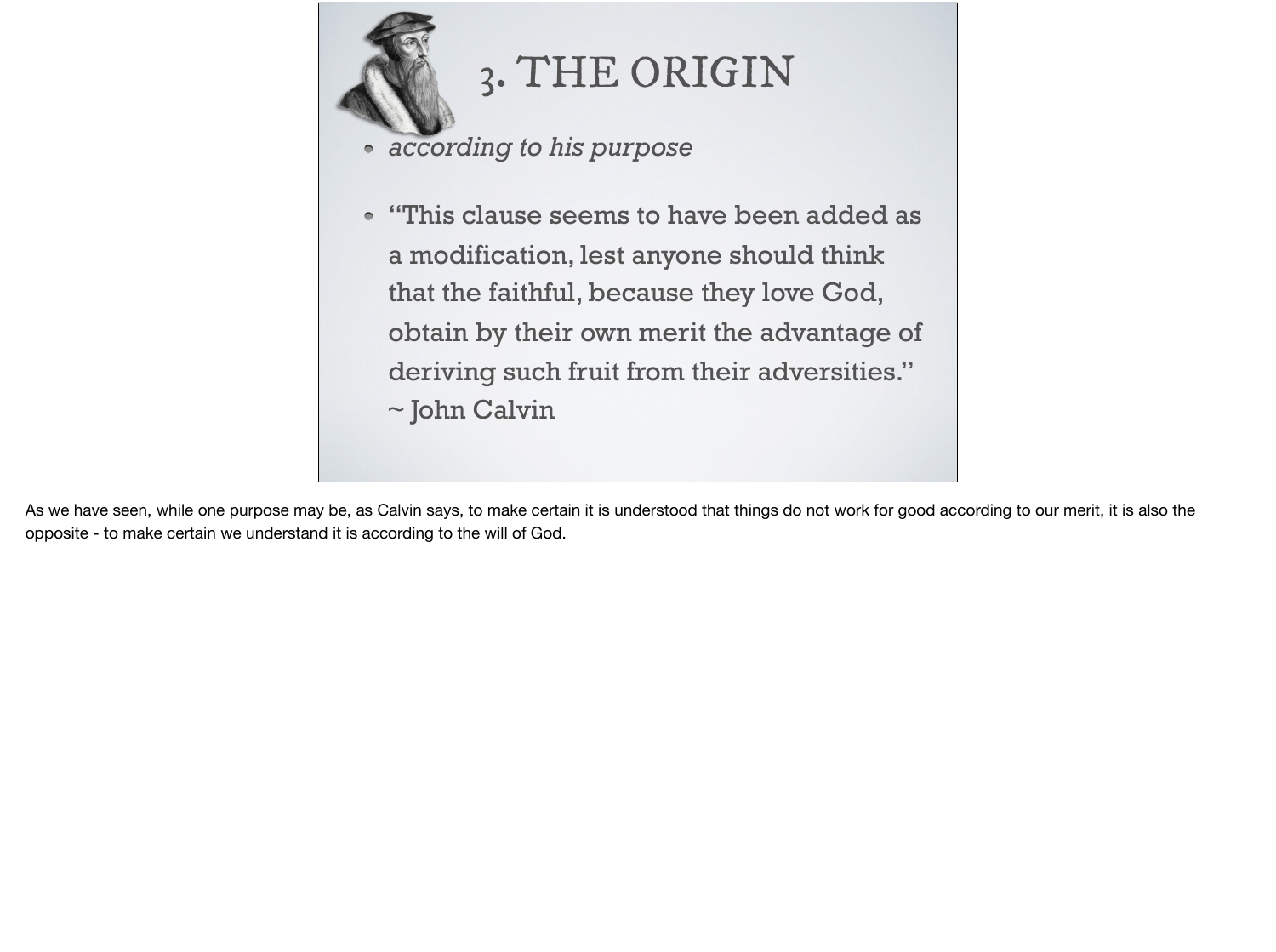## 3. THE ORIGIN

- The words "his purpose" excludes any idea that man chooses the purpose.
- The privilege of all things working for good originates with God, not with people
	- even His people.

How might we apply this to ourselves and our circumstances? Are we the ones who should say in adversity "OK Lord, I get it. Please make it go away."?